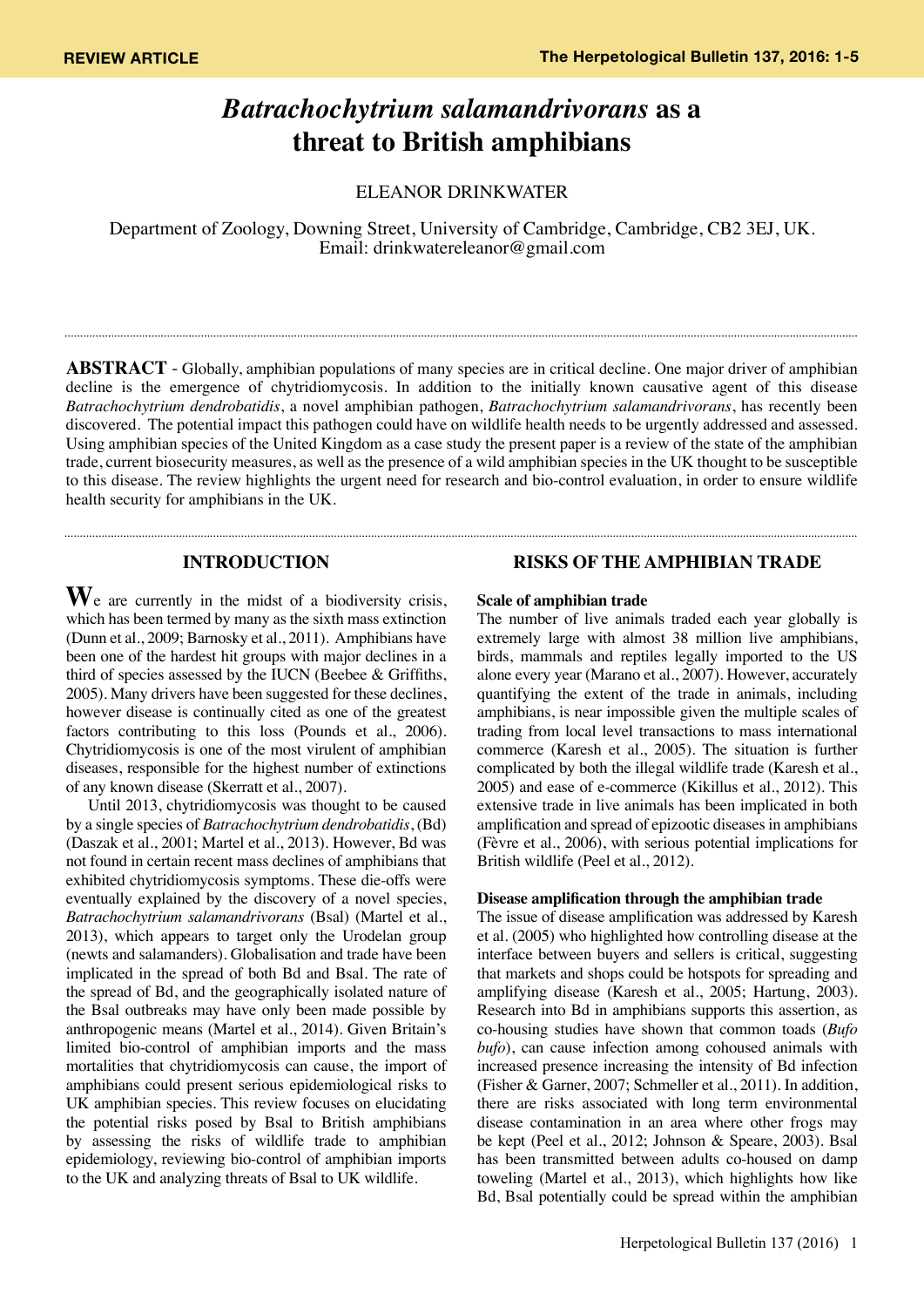trade, as amphibians are often co-housed for transport (Peel et al., 2012). However, to determine if co-housing affects intensity of Bsal infection further research is needed.

## **Links between the amphibian trade and epizootic outbreaks.**

These concerns are particularly pressing given the links between disease in the amphibian trade and epizootic outbreaks in wild amphibian populations, as there are multiple examples of how an infection spread by anthropogenic activity, like pet trade, can threaten populations of native species (Schloegel et al., 2010). One example is the Alpine newt, (*Ichthyosaura alpestris*) which has been identified as a spreader of Bd after introduction to the UK (Arntzen et al 2009), and more recently New Zealand (Arntzen et al. 2016). In New Zealand over 70% of individuals caught from the introduced population and screened for disease were found to be infected with Bd, (Artnzen et al. 2016) presenting a serious threat to the survival of native amphibian species.

## **Bsal in the amphibian trade**

Bsal also has links with the international amphibian trade. Bsal was discovered in the Netherlands, following dramatic mortality of the native fire salamanders (*Salamandra salamandra*) (Martel et al., 2014). 96% of the Netherlands fire salamander population was lost between 2010 and 2013 (Spitzen et al., 2013), and subsequent ex-situ conservation efforts were compromised by 49% mortality of the captive population (Martel et al., 2013). After initial screening for known amphibian pathogens including Bd (Spitzen et al., 2013) returned negative results, further investigation by Martel et al., (2013) identified the presence of Bsal in fire salamander specimens from the 2010 mortality, and demonstrated that it causes mortality under lab conditions. Discovery that Bsal DNA showed 100% identity to samples found in Thailand, Vietnam and Japan, and the absence of overt disease in other parts of Europe, suggests that the pathogen was previously limited to East Asia (Martel et al., 2014). However, a recent large scale study to assess Bsal in Chinese amphibians showed no incidence of this disease, yet despite the lack of disease, infection may be widespread. This is because it is difficult to tell the level of infection from the Zhu et al., (2014) work as the long-term formalin storage of museum specimens used could have interfered the genetic analysis, and therefore detection of infection in carriers. Additionally, as noted by the authors many samples were taken in locations which exceeded the thermal tolerance of Bsal, so may not reflect disease prevalence at higher elevation. Therefore, despite disease not being found in the Zhu et al. (2014) study, it remains probable that Bsal recently emerged from Eastern Asia. Therefore, given the distance between Eastern Asia and the Netherlands, and other European countries like Germany (Pinto et al., 2015), it is likely that Bsal was spread by anthropogenic means, probably via the pet trade (Martel et al., 2014). Importantly Eastern Asia is one of the regions with the highest levels of indigenous live newt exports, the scale of which was demonstrated in a recent report which estimated that 2.3 million individuals of *Cynops orientalis* (native to China) were traded in the United States between 2001 and 2009,

44.1% of which were estimated to be wild caught (Herrel & Meijden, 2014). Further to this Bsal was recently discovered in three Vietnamese crocodile newts (*Tylototriton vietnamensis*) traded in Europe, two of which were imported into Europe in 2010 (Martel et al., 2014). All of this indicates that Bsal can probably spread from the amphibian trade to wild populations of urodela with catastrophic effects, and there is evidence to suggest that there is still prevalence of Bsal in the European and international amphibian trade. The seriousness of the risks posed by Bsal has been further highlighted by the alarming recent spread of this disease through Belgium and Germany (Spitzen-van der Sluijs et al., 2016). The US Fish and Wildlife Service has responded to the threat of Bsal by banning of the importation of 201 species of salamander (Injurious Wildlife Species; Listing Salamanders Due to Risk of Salamander Chytrid Fungus, 2016), while the Bern Convention and Council of Europe have issued strong recommendations for disease screening and trade restrictions (Council of Europe, 2015). However, there is still a pressing need for similarly progressive steps to be taken to ensure biosecurity of amphibians in Britain.

# **BIOCONTROL OF AMPHIBIANS IN THE UK**

**The current state of biocontrol of amphibians in the UK** In 2006, 131 599 amphibians from outside the EU were transported into the UK through the Heathrow Animal Reception Area as imports for the UK amphibian trade (Peel et al., 2012). However, numbers are likely to be far higher as this figure does not include amphibians transported via Manchester or Gatwick, those transported as pets, or those from within the EU (Peel et al., 2012).

In Britain, the importation of live amphibians is regulated by the International Animal Health division of the Department for Environment, Food and Rural Affairs (DEFRA) (Fisher & Garner, 2007). DEFRA is guided by the European Commission's General Animal Health and Welfare commission, as well as the Convention on International Trade of Endangered Species of Wild Fauna and Flora (CITES) (Fisher & Garner, 2007). Despite strict regulation to prevent disease in livestock (Waage & Mumford, 2008) there is limited legislation in place to counter the spread of disease in amphibian populations. Animals entering from outside the EU may be subject to veterinary examination (Department for Environment, Food & Rural Affairs and Animal and Plant Health Agency, 2015); yet PCR-based screening needed to detect disease in carriers is not required (Peel et al., 2012). Within the EU, imports of live animals are allowed with a certificate of health (McGrann & Wiseman, 2001). However, widespread e-commerce, makes this an area which is challenging to regulate (Lincoln et al., 2012; Kikillus et al., 2012).

UK legislation is in place to mitigate spread of disease once animals have been imported. Importers who notice disease in the animals must report them to local authorities which may require slaughter of the animals without compensation under Council Directive 90/425/EEC. Despite this ruling it is possible that lack of compensation may act as a disincentive to report disease.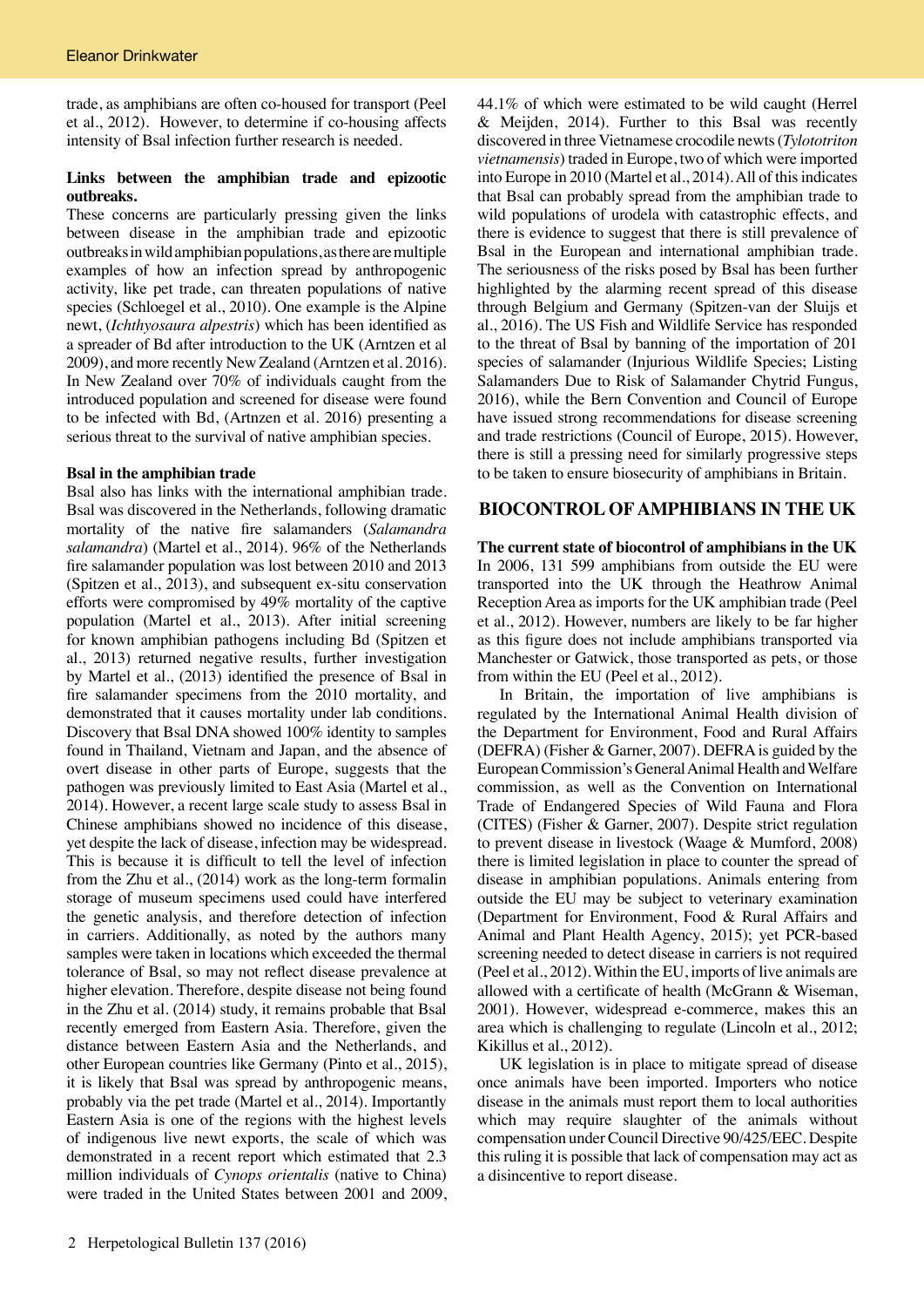## **Recognition of risks resulting from current state of amphibian biocontrol in the UK**

The potential risks caused by lack of strict controls on the amphibian trade have been recognized by the British Veterinary Association and the British Veterinary Zoological Society which issued a joint statement calling for an EU ban on the trade in wild caught amphibians and reptiles (British Veterinary Association, 2003). In addition to this, a large NGO coalition which include members from the UK have written to the European Commission demanding that Europe takes similar steps as the US in banning imports of salamander into Europe (Steenwegen & Funcken, 2016). DEFRA is aware of these concerns as highlighted by the funding of research into amphibian disease (Martel et al., 2014). However, no significant regulatory action appears to have been taken on the research findings. These concerns become even more pressing given the recent finding of Bsal in three species of imported urodele acquired from a UK breeder (Cunningham et al. 2015), which has led to calls for amphibian breeders, keepers and veterinarians to ensure that recommended biosecurity measures are strictly followed (Cunningham et al. 2015).

## **RISKS OF BSAL TO BRITISH WILDLIFE**

#### **Potential vulnerability of British newts**

Britain has three native species of Urodelaes (Arnold, 1995): the palmate newt (*Lissotriton helveticus*), the common newt (*Lissotriton vulgaris*), and the great crested newt (*Triturus cristatus*). Martel et al. (2014) carried out a suite of infection studies with Bsal which showed the great crested newt to be very susceptible to this disease, with mortality in all animals experimentally infected after 25-57 days (Martel et al., 2014). Interestingly the palmate newt was found to be resistant to the disease, showing no mortality on infection. The common newt was not tested. However, there are currently no published studies on the passage of Bsal from a resistant individual to a susceptible individual, or any data on how long after infection the resistant species will be infectious to susceptible species. Furthermore, it must be noted that these studies have been carried out under laboratory conditions using small numbers of captive bred individuals and consequently there may be differences in the field.

#### **Potential for emergence and spread of Bsal in the UK**

There are also serious gaps in knowledge as to how this pathogen spreads environmentally. Bd has shown potential for transmission via zoospores in water as well as by direct contact (Johnson & Speare, 2003) and potentially even windblown during rainstorms (Kolby et al., 2015). The finding that Bsal zoospores are highly motile may suggest transfer by water, while infection by co-housing could suggest transmission by direct contact or contact to a contaminated environment (Martel et al., 2013). However, these speculations need to be addressed in order for an accurate assessment of likely disease spread in Britain, especially given the finding that of Bsal is can grow at 5˚C with an optimum 10-15˚C (Martel et al., 2013). March to August

is reported to be the six-month period with the highest great crested newt activity in the UK (Arnold, 1995), the majority of which is confined to England and Wales (Arnold, 1995). Between 1910-2016, the average maximum and minimum temperature recorded for March to August in England was 15.9˚C -7.2˚C, and for Wales, 14.7-6.7˚C (MET office, 2016). This overlap of UK temperatures during peak periods of salamander activity, and temperatures compatible with Bsal growth raises serious concerns about the great crested salamander, with the possibility that Bsal spread is unlikely to be limited by temperature across much of the UK range of the great crested newt.

In addition to addressing questions regarding the environmental spread of this disease, there are also questions regarding the risks of infected captive animals or infected material from captive animals coming in contact with the environment. There are currently unknown levels of disease in captive amphibians in the UK, as well as unknown rates of escape or release, making it difficult to quantify risks (Peel et al., 2012). However, examples like the introduction of North American bullfrogs to the UK, and with them chytridiomycosis (Cunningham et al., 2005; Fisher & Garner, 2007) show that there is precedent for escape (Manchester & Bullock, 2000).

# **CONCLUDING REMARKS**

In conclusion, Bsal can cause mortality in urodeles, including the great crested newt native to Britain, and is able to survive British temperatures (Martel et al., 2013). In addition to these two risk factors, Bsal has been found in the European pet trade, and furthermore has had devastating effects on several wildlife species in Europe (Martel et al, 2014.). There are still gaps in data that need to be addressed before risk can be accurately quantified, like risk of environmental contamination with Bsal, levels of amphibian escape in Britain, and the potential of resistant individuals to act as carriers. However, while current lack of data prevents complete analysis of what risk Bsal poses to Britain, examples of mass mortalities in the Netherlands (Martel et al., 2013) should act as a warning, emphasising the need for both more research into this disease, as well as re-evaluation and enhancement of the bio-controls in place for amphibian disease in both the UK and the EU.

## **ACKNOWLEDGEMENTS**

I would like to thank Professor An Martel and Professor Frank Pasmans for their helpful comments on earlier drafts of this review, and the two reviewers for their comments and insightful suggestions. I would also like to thank Dr. Trenton Garner for his encouragement to pursue this review.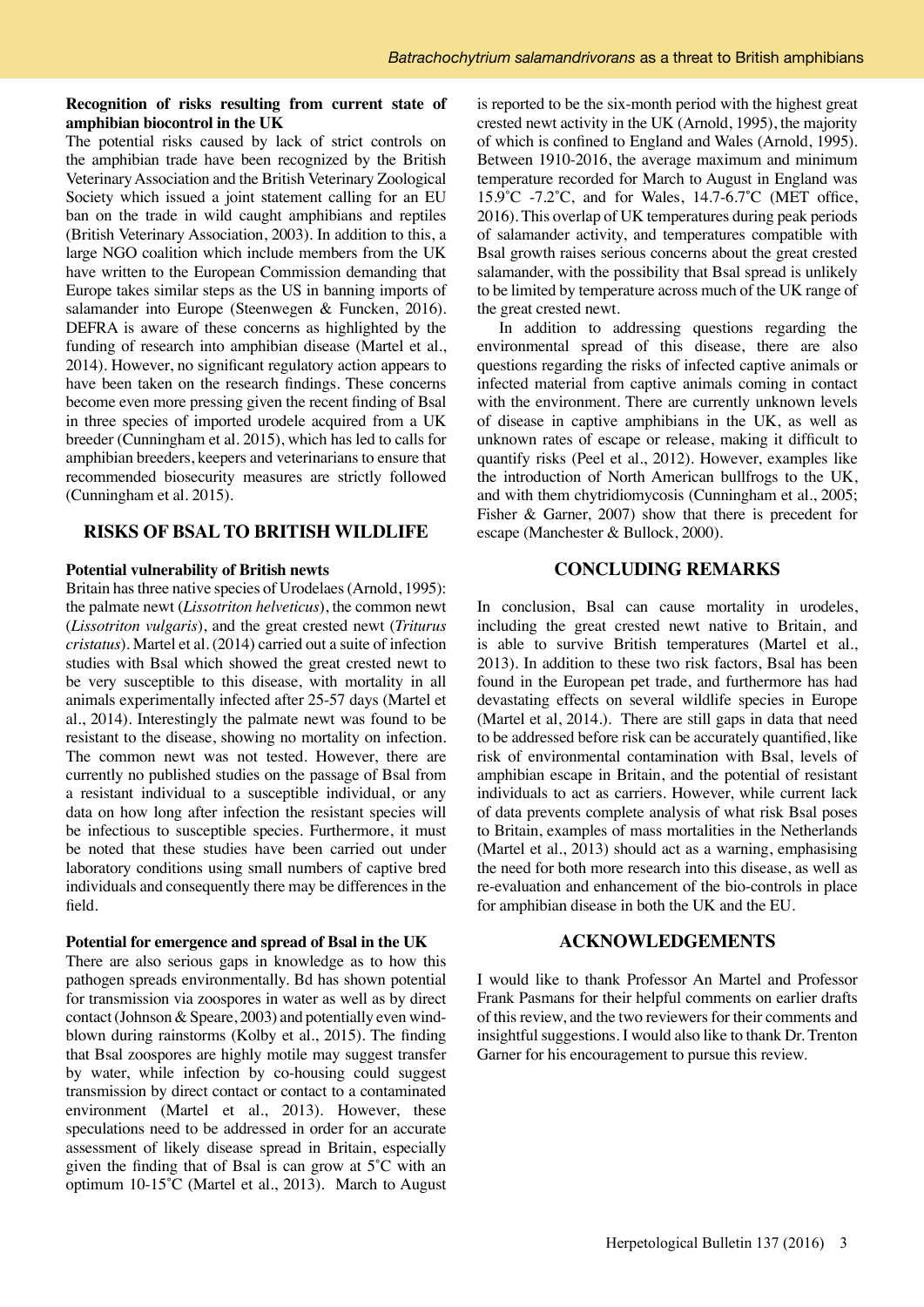## **REFERENCES**

- Arnold, H.R. (1995). Species accounts and maps. In: *Atlas of Amphibians and Reptiles in Britain*, pp. 5-34. London: HMSO.
- Arntzen, J.W., Denoël, M., Kuzmin, S., Ishchenko, V., Beja, P., Andreone, F., Jehle, R., Nyström, P., Miaud, C., Anthony, B., Schmidt, B., Ogrodowczyk, A., Ogielska, M., Bosch, J., Vogrin & M., Tejedo. M. (2009). *Mesotriton alpestris*. In: IUCN 2013. *IUCN Red List of Threatened Species*. Version 2013.2.
- Arntzen, JW., King, T.M., Denoël, M., Martínez-Solano, I. & Wallis, G.P. (2016). Provenance of *Ichthyosaura alpestris* (Caudata: Salamandridae) introductions to France and New Zealand assessed by mitochondrial DNA analysis. *Herpetological Journal* 26: 49-56.
- Barnosky, A.D., Matzke, N., Tomiya, S., Wogan, G.O., Swartz, B., Quental, T.B., Marshall, C., McGuire, J.L., Lindsey, E.L., Maguire, K.C. & Mersey, B. (2011). Has the Earth's sixth mass extinction already arrived? *Nature* 471: 51–57.
- Beebee, T.J.C. & Griffiths, R.A. (2005). The amphibian decline crisis: A watershed for conservation biology? *Biological Conservation* 125: 271–285.
- British Veterinary Association (2003). BVA and BVZs position statement on the importation of wild reptiles and amphibians into the EU for the pet trade. London. Www. bva.co.uk/.../BVA-BVZS-statement-trade-reptilesamphibians.doc [Accessed December 2014]
- Council of Europe. Convention on the Conservation of European Wildlife and Natural Habitats, 35th meeting: Strasbourg, France. Recommendation no. 176 (2015) on the prevention and control of the *Batrachochytrium salamandrivorans* chytrid fungus.
- Cunningham, A.A., Garner, T.W.J., Aguilar-Sanchez, V., Banks, B., Foster, J., Sainsbury, A.W., Perkins, M., Walker, S.F., Hyatt, A.D. & Fisher, M.C. (2005). Emergence of amphibian chytridiomycosis in Britain. *The Veterinary Record* 157: 386–387.
- Daszak, P., Cunningham, A.A. & Hyatt, A.D. (2001). Anthro-pogenic environmental change and the emergence of infectious diseases in wildlife. *Acta Tropica* 78: 103–116.
- Department for Environment, Food & Rural Affairs & Animal and Plant Health Agency. (2015). Importing live animals or animal products from non-EU countries. https://www.gov.uk/guidance/importing-live-animalsor-animal-products-from-non-eu-countries [Accessed June 2016]
- Dunn, R.R., Harris, N.C., Colwell, R.K., Koh, L.P. & Sodhi, N.S. (2009). The sixth mass coextinction: are most endangered species parasites and mutualists? *Proceedings of the Royal Society of London B*: *Biological Sciences* 276: 3037–3045.
- Fèvre, E.M., Bronsvoort, B.M. de C., Hamilton, K.A. & Cleaveland, S. (2006). Animal movements and the spread of infectious diseases. *Trends in Microbiology* 14: 125–131.

Injurious Wildlife Species; Listing Salamanders Due to Risk

 of Salamander Chytrid Fungus, 81 Federal Register 1534 (to be codified at C.F.R. Part 16).

- Fisher, M.C. & Garner, T.W.J. (2007). The relationship between the emergence of *Batrachochytrium dendrobatidis*, the international trade in amphibians and introduced amphibian species. *Fungal Biology Reviews* 21: 2–9.
- Hartung, J. (2003). Effects of Transport on Health of Farm Animals. *Veterinary Research Communications* 27: 525–527.
- Herrel, A. & Meijden, A. (2014). An analysis of the live reptile and amphibian trade in the U.S.A. compared to the global trade in endangered species. *Journal of Herpetology* 24: 103–110.
- Johnson, M.L. & Speare, R. (2003). Survival of *Batrachochy trium dendrobatidis* in water: quarantine and disease control implications. *Emerging Infectious Diseases* 9: 922-925.
- Karesh, W.B., Cook, R.A., Bennett, E.L. & Newcomb, J. (2005). Wildlife Trade and Global Disease Emergence. *Emerging Infectious Diseases* 11: 1000–1002.
- Kikillus, K.H., Hare, K.M. & Hartley, S. (2012). Online trading tools as a method of estimating propagule pressure via the pet-release pathway. *Biological Invasions* 14: 2657–2664.
- Kolby, J. E., Ramirez, S. D., Berger, L., Griffin, D. W., Jocque, M. & Skerratt, L. F. (2015). Presence of amphibian chytrid fungus (*Batrachochytrium dendrobatidis*) in rainwater suggests aerial dispersal is possible. *Aerobiologia*  31: 411-419.
- Lincoln, A., Magalhães, B. De & São-pedro, V.A. (2012). Illegal trade on non-native amphibians and reptiles in southeast Brazil: the status of e-commerce. *Journal of Herpetology* 11: 155–160.
- Manchester, S.J. & Bullock, J.M. (2000). The impacts of non-native species on UK biodiversity and the effectiveness of control. *Journal of Applied Ecology* 37: 845–864.
- Marano, N., Arguin, P.M. & Pappaioanou, M. (2007). Impact of globalisation and animal trade on infectious disease ecology. *Emerging Infectious Diseases* 13: 1807–1809.
- Martel, A., Blooi, M., Adriaensen, C., Van Rooij, P., Beukema, W., Fisher, M.C., Farrer, R.A., Schmidt, B.R., Tobler, U., Goka, K. & Lips, K.R. (2014). Recent introduction of a chytrid fungus endangers Western Palearctic salamanders. *Science* 346: 630–631.
- Martel, A., Spitzen-van der Sluijs, A., Blooi, M., Bert, W., Ducatelle, R., Fisher, M.C., Woeltjes, A., Bosman, W., Chiers, K., Bossuyt, F. & Pasmans, F. (2013). *Batrachochytrium salamandrivorans* sp. nov. causes lethal chytridiomycosis in amphibians. *Proceedings of the National Academy of Sciences of the United States of America* 110: 15325–15329.
- McGrann, J. &Wiseman, H. (2001). Animal traceability across national frontiers in the European Union. *Revue Scientifique et Technique-Office International des Epizooties* 20: 406–412.
- Met Office. (2016). http://www.metoffice.gov.uk/climate/ uk/summaries/datasets [Accessed June 2016]